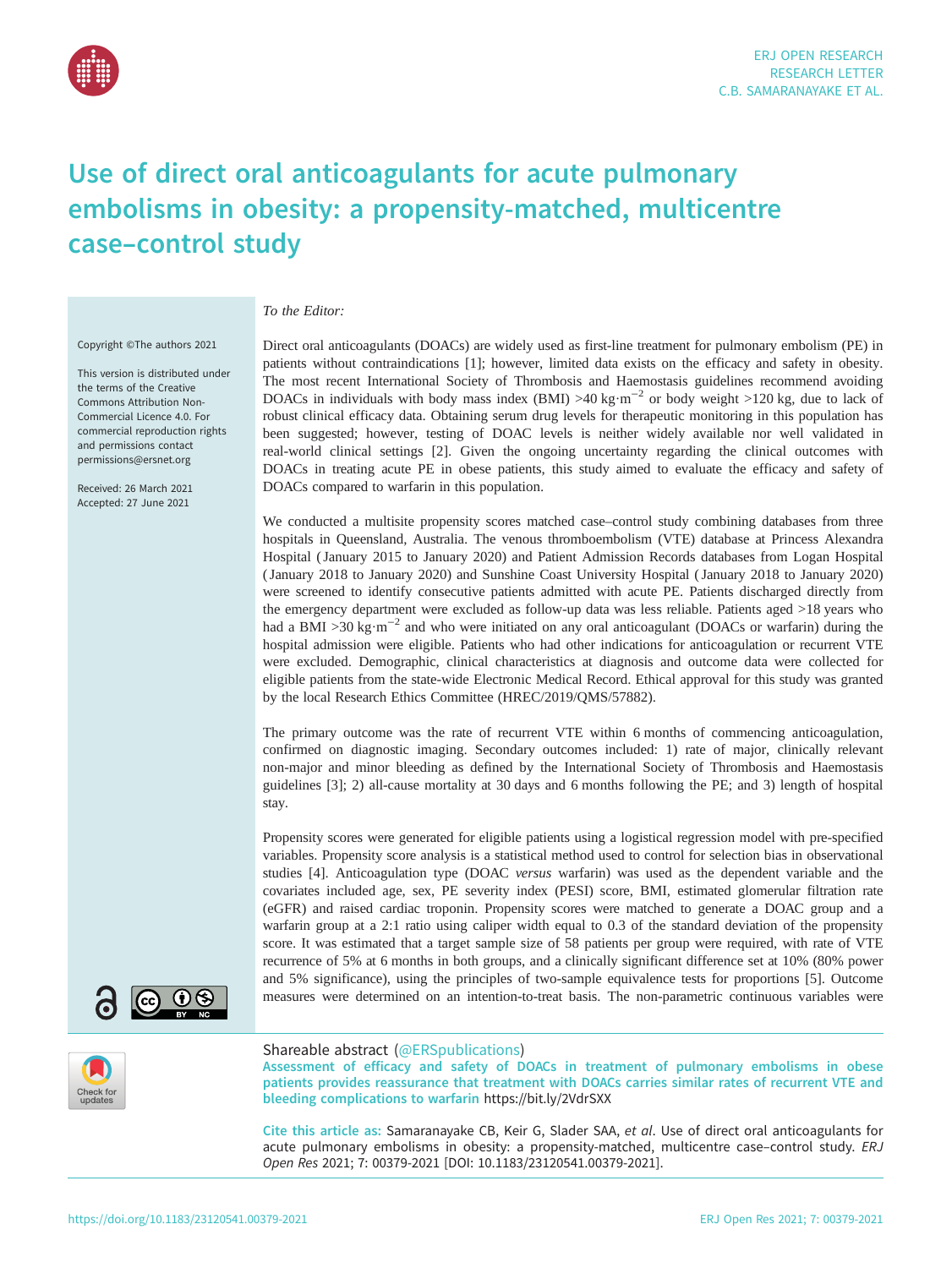<span id="page-1-0"></span>

| <b>TABLE 1</b> Baseline characteristics and outcomes of study participants |                     |                       |         |  |
|----------------------------------------------------------------------------|---------------------|-----------------------|---------|--|
| Characteristics                                                            | DOAC <sup>#</sup>   | Warfarin <sup>"</sup> | p-value |  |
| <b>Baseline characteristics</b><br>Demographics                            |                     |                       |         |  |
| Age years, median (interquartile range)                                    | $60.1(36.2 - 84.1)$ | 59.0 (35.4-82.3)      | 0.83    |  |
| Female, $n$ $(\%)$                                                         | 83 (53.9)           | 41(53.2)              | 0.92    |  |
| Anthropometrics                                                            |                     |                       |         |  |
| Height cm, mean±sD                                                         | 170.9±9.3           | 170.8±9.0             | 0.91    |  |
| Weight kg, mean±sD                                                         | 122.4±22.6          | 125.9±33.5            | 0.82    |  |
| BMI $kg·m-2$ , mean±sp                                                     | $42.0 \pm 7.5$      | $43.3 \pm 11.8$       | 0.74    |  |
| BMI >40 kg·m <sup>-2</sup> or weight >120 kg, n (%)                        | 104 (67.5)          | 46 (59.7)             | 0.24    |  |
| Clinical parameters on presentation                                        |                     |                       |         |  |
| First recorded SBP mmHg, mean±sp                                           | 128.1±21.5          | 124.5±25.7            | 0.31    |  |
| First recorded heart rate, mean±sD                                         | $96.5 \pm 19.1$     | $96.6 \pm 18.1$       | 0.89    |  |
| $S_{\text{pO}_2}$ <94% on presentation, n (%)                              | 73 (47.4)           | 40 (51.9)             | 0.51    |  |
| History of malignancy, n (%)                                               | 16(10.4)            | 6(7.8)                | 0.43    |  |
| PESI score, mean±sp                                                        | 86.1±29.9           | 88.7±33.7             | 0.56    |  |
| PESI score, n (%)                                                          |                     |                       |         |  |
| Class V: very high risk                                                    | 14(9.1)             | 7(9.1)                |         |  |
| Class IV: high risk                                                        | 19 (12.3)           | 11(14.3)              | 0.24    |  |
| Class III: moderate risk                                                   | 49 (31.8)           | 24 (31.2)             | 0.89    |  |
| Class II: low risk                                                         | 29 (18.8)           | 15 (19.5)             | 0.78    |  |
| Class I: very low risk                                                     | 43 (27.9)           | 20 (26.0)             | 0.67    |  |
| <b>CTPA</b> characteristics                                                |                     |                       |         |  |
| Most proximal clot location, n (%)                                         |                     |                       |         |  |
| Saddle/main PA                                                             | 36 (23.4)           | 13 (16.7)             | 0.47    |  |
| Lobar arteries                                                             | 66 (42.9)           | 36 (46.8)             | 0.78    |  |
| Segmental                                                                  | 25(32.5)            | 46 (30.0)             | 0.81    |  |
| Clot number: bilateral                                                     | 133 (86.3)          | 62 (80.5)             | 0.50    |  |
| RHS on CTPA, n (%)                                                         | 97 (63.3)           | 51(66.2)              | 0.83    |  |
| Echocardiographic parameters                                               |                     |                       |         |  |
| LV impairment, n (%)                                                       | 16(12.7)            | 7(11.3)               | 0.76    |  |
| RV impairment, n (%)                                                       | 78 (61.9)           | 39 (60.0)             | 0.89    |  |
| RV dilatation, n (%)                                                       | 92(73.1)            | 41(66.1)              | 0.46    |  |
| RVSP mmHg, mean±sp                                                         | 43.5±12.4           | 43.9 (10.5)           | 0.85    |  |
| Laboratory markers                                                         |                     |                       |         |  |
| Elevated troponin, n (%)                                                   | 72 (62.6)           | 29 (64.4)             | 0.88    |  |
| Lactate on presentation $mmol·L^{-1}$ , mean±sp                            | $2.3 \pm 1.4$       | $2.5 \pm 1.6$         | 0.52    |  |
| eGFR mL $\cdot$ min <sup>-1</sup> $\cdot$ 1.73 m <sup>-2</sup> , mean±sp   | $68.1 \pm 15.5$     | 67.3±20.2             | 0.78    |  |
| Pulmonary embolism risk category                                           |                     |                       |         |  |
| Low risk                                                                   | 39 (25.3)           | 16 (20.8)             | 0.45    |  |
| Intermediate-low risk                                                      | 45 (29.2)           | 30 (39.0)             | 0.14    |  |
| Intermediate-high risk                                                     | 57 (37.0)           | 22 (28.6)             | 0.24    |  |
| High risk                                                                  | 13(8.4)             | 9(11.7)               | 0.48    |  |
| Initial treatment                                                          |                     |                       |         |  |
| Intravenous heparin infusion, n (%)                                        | 66 (42.9)           | 40 (51.9)             | 0.11    |  |
| Low molecular-weight heparin, n (%)                                        | 53 (34.4)           | 28 (36.4)             | 0.69    |  |
| Thrombolysis and heparin, n (%)                                            | 13(8.4)             | 9(11.7)               | 0.62    |  |
| Upfront DOAC                                                               | 22(14.3)            |                       |         |  |
| Type of DOAC and maintenance dose                                          |                     |                       |         |  |
| Rivaroxaban 20 mg daily, n (%)                                             | 141 (91.6)          |                       |         |  |
| Apixaban 5 mg twice daily, n (%)                                           | 13(8.4)             |                       |         |  |
| Outcomes at follow-up                                                      |                     |                       |         |  |
| Recurrent VTE within 6 months, n (%)                                       |                     |                       |         |  |
| All recurrent VTE, n (%)                                                   | 9(5.8)              | 5(6.5)                | 0.85    |  |
| Recurrent pulmonary embolism, n (%)                                        | 4(2.6)              | 3(3.9)                | 0.59    |  |
| Bleeding within 6 months                                                   |                     |                       |         |  |
| Major bleeding, n (%)                                                      | 1(0.6)              | 2(2.6)                | 0.25    |  |
| CRNM bleeding, n (%)                                                       | 7(4.5)              | 6(7.8)                | 0.22    |  |
| Minor bleeding, n (%)                                                      | 14(9.1)             | 5(6.5)                | 0.58    |  |

**Continued**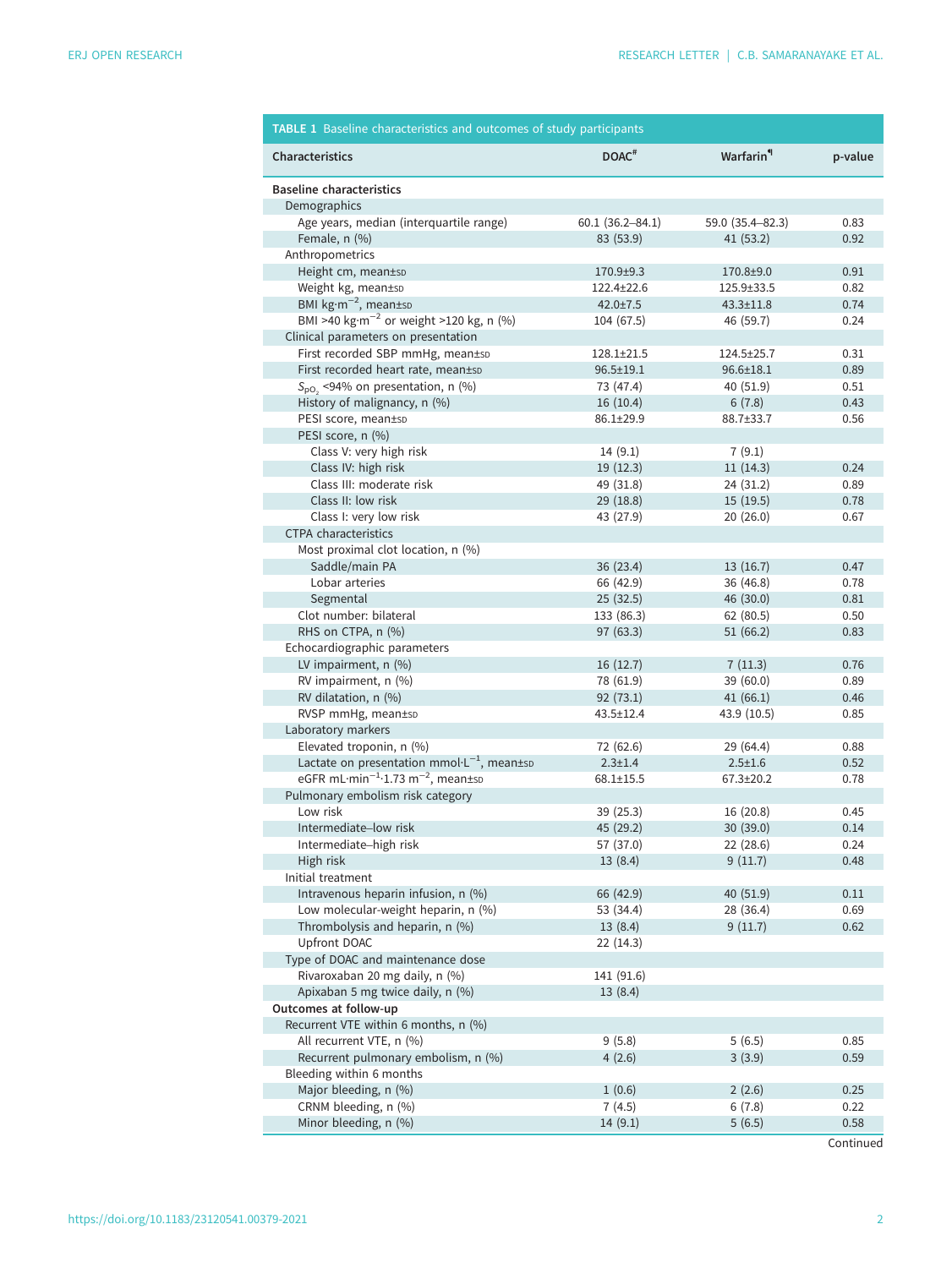| <b>TABLE 1 Continued</b>              |                     |                        |         |
|---------------------------------------|---------------------|------------------------|---------|
| Characteristics                       | $DOAC$ <sup>#</sup> | Warfarin <sup>''</sup> | p-value |
| Mortality                             |                     |                        |         |
| 30-day all-cause mortality, n (%)     | 2(1.3)              | 3(3.9)                 | 0.22    |
| 6-month all-cause mortality, n (%)    | 4(2.6)              | 5(6.5)                 | 0.16    |
| Length of hospital stay days, mean±sp | 5.1(3.8)            | 7.9(4.1)               | 0.01    |

DOAC: direct oral anticoagulant; BMI: body mass index; SBP: systolic blood pressure; S<sub>pO2</sub>: oxygen saturation measured by pulse oximetry; PESI: pulmonary embolism severity index; PA: pulmonary artery; RHS: right heart strain; CTPA: computed tomography pulmonary angiogram; LV: left ventricle; RV: right ventricle; RVSP: right ventricular systolic pressure; VTE: venous thromboembolism; CRNM: clinically relevant non-major. #: n=154;<br>¶. n=77  $\P: n=77$ .

compared between the two groups using the Mann–Whitney test. The analysis was performed on SPSS Statistics V27 with the Python based extensions Fuzzy and PSM (IBM Corp.).

There were 1682 hospital presentations with acute PE during the study period across the three sites, and 848 were discharged directly from the emergency department. A total of 271 adult obese patients with a median (interquartile) age of 59 (41–78) years met inclusion criteria, and 231 underwent propensity score matching to the DOAC group (n=154) and warfarin group (n=77). No appropriate match was found for 40 patients. The mean (range) body weight of the study group was 123 (87–235) kg. The study population included 150 (64.9%) patients who were morbidly obese (BMI >40 kg·m<sup>-2</sup> or body weight >120 kg), of which 36 (15.6%) patients had a body weight >160 kg. The two groups were well matched at baseline [\(table 1](#page-1-0)). The intended duration of anticoagulation was  $\geq 6$  months in all patients. Nine patients were lost to follow-up: seven (4.5%) in the DOAC group and two (2.6%) in the warfarin group.

On intention-to-treat analysis, recurrent VTE at 6 months occurred in 5.8% (n=9) of patients in the DOAC group compared to  $6.6\%$  (n=5) in the warfarin group (OR 0.89 (95% CI 0.3–2.8), p=0.85). The sensitivity analysis excluding patients lost to follow-up or deceased within the study period showed similar rates of recurrent VTE (6.3% in DOAC group versus 7.1% in warfarin group; OR 0.90 (95% CI 0.3–2.7)). The overall rate of bleeding events was  $14.3\%$  (n=22) in the DOAC group and  $16.9\%$  (n=13) in the warfarin group (OR 0.82 (95% CI 0.4–1.7),  $p=0.60$ ). The rate of 30-day mortality was 1.3% (n=2) in the DOAC group compared to 3.9% (n=3) in the warfarin group (OR 0.32 (95% CI 0.1–2.0), p=0.22). Amongst the patients who had a BMI >40 kg·m<sup>-2</sup> or body weight >120 kg, the rate of recurrent VTE was 5.8% (n=6) in the DOAC group compared to 6.8% (n=3) in the warfarin group, and bleeding events occurred in 9.6%  $(n=10)$  in the DOAC group compared to 15.2%  $(n=7)$  in the warfarin group. In patients who had intermediate or high-risk PE, the rate of recurrent VTE was 4.3% (n=5) in the DOAC group compared to 6.6% (n=4) in the warfarin group.

This case–control study assessed outcomes at 6 months in obese patients with acute PE requiring hospital admission who received treatment with DOACs compared to warfarin. Treatment with DOACs carries similar rates of recurrent VTE and overall bleeding complications compared to warfarin. As none of the patients in the DOAC group had treatment adjustments based on therapeutic drug monitoring, our findings are directly applicable to real-world clinical settings where serum DOAC level measurements may not be routinely available.

Major bleeding events were rare and clinically relevant non-major bleeding events were similar between the two groups. Most of these bleeding events occurred within the first 2 months of discharge from hospital. Previous studies comparing DOACs to warfarin have indicated a trend towards lower bleeding with DOACs, and is evident in patients who have both normal and elevated BMI [\[6](#page-4-0)–[8\]](#page-4-0). However, there is also evidence indicating that each DOAC may have differences in outcomes when used in obese patients [\[9\]](#page-4-0), and studies comparing different DOACs in this patient population are needed. An increased average length of hospital stay following PE was observed in the warfarin group (7.9 days versus 5.1 days in the DOAC group, p=0.01), mostly due to patients awaiting therapeutic INR levels prior to discharge. The longer length of hospital stay in patients initiated on warfarin for VTE compared to DOACs has been shown in previous studies [[10, 11\]](#page-4-0), and is associated with higher healthcare costs [\[12](#page-4-0)].

A strength of our study is the propensity score matched study groups, which reduces bias associated with the case–controlled design. Furthermore, the patients were well phenotyped at baseline and extensively risk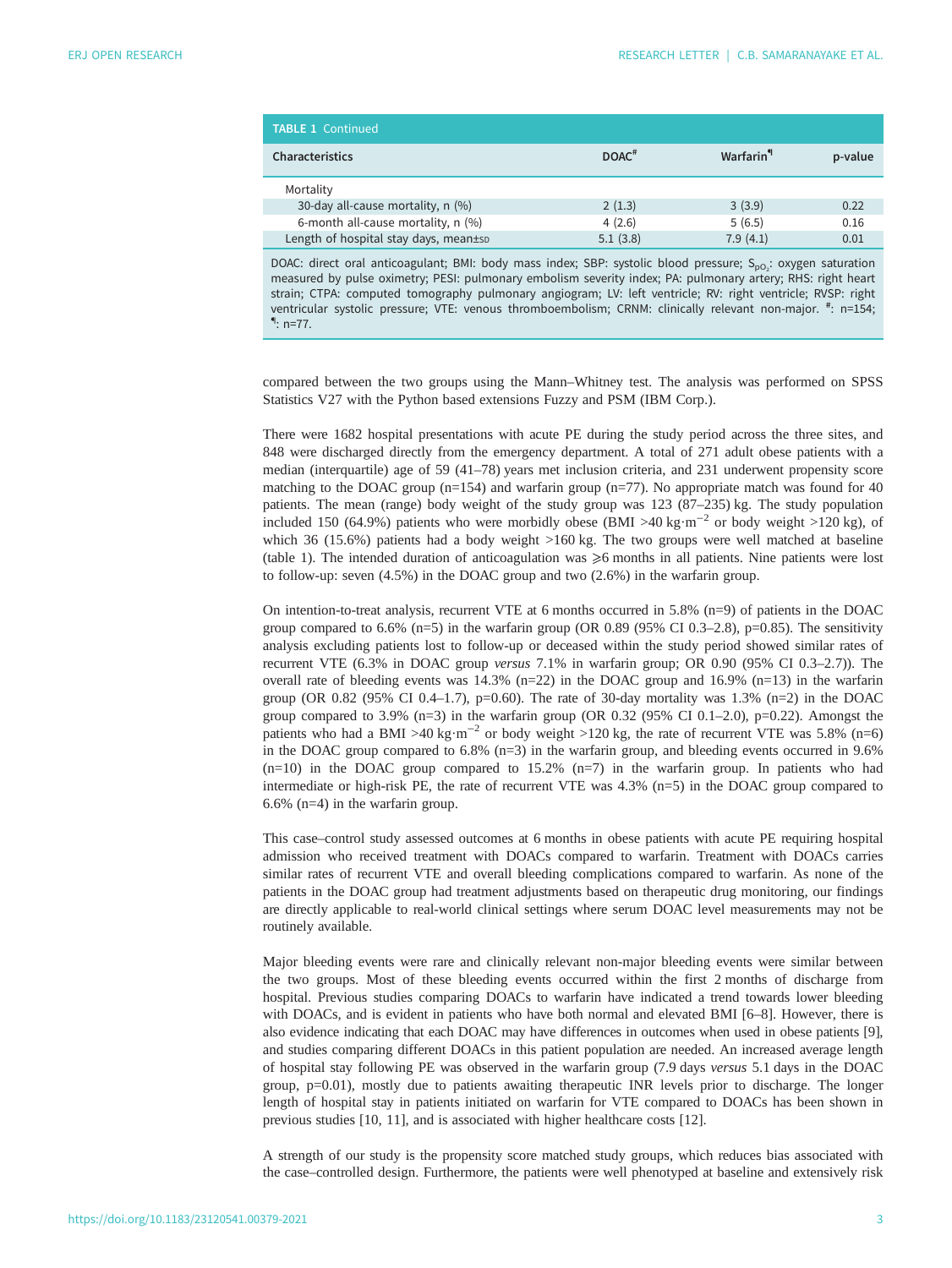<span id="page-3-0"></span>stratified. Our results are concordant with the findings of a recent meta-analysis combining observational studies on DOACs for treatment of VTE [\[7\]](#page-4-0). Coons et al. [[13\]](#page-4-0) also reported similar recurrent VTE rates of 6.5% with DOACs compared to 6.4% with warfarin at 12 months in patients with a body weight >100 kg who had any form of VTE. In a large registry based retrospective study of obese patients with all forms of VTE, SPYROPOULOS et al. [\[12](#page-4-0)] also showed similar efficacy between rivaroxaban and warfarin with recurrent VTE rates of 16.8% and 15.9% at 12 months retrospectively. Recent evidence also suggests that's DOACs may have similar risks of long-term complications including chronic thromboembolic pulmonary hypertension compared to warfarin in morbidly obese patients with intermediate or high-risk PE [\[14](#page-4-0)].

This study has several limitations. INR monitoring and warfarin dose adjustments were carried out in the community in line with routine clinical practice, and we were therefore unable to account for the effect of sub- or supratherapeutic INR on outcome measures. The number of patients who received apixaban was very small, therefore meaningful comparison of DOAC subtypes could not be performed. As a majority of the patients received rivaroxaban, the applicability of the findings to other DOACs is limited. The impact of different initial high dose administration durations (3 weeks for rivaroxaban and 7 days for apixaban) may be an important consideration in this patient group in the event of potential underdosing related to bodyweight. The study excluded patients discharged directly from the emergency department, which may impact on generalisability of the results, particularly in patients with lower risk PE. Few patients in our study had extreme obesity, and the management of such patients  $(e.q.$  body weight  $>160 kg$ ) requires further research.

In summary, our study adds to the emerging evidence regarding the efficacy and safety of treating PE with DOACs in obese patients in a real-world clinical setting without anti-factor-Xa or serum DOAC level measurements guiding treatment. The rate of recurrent VTE and bleeding complications at 6 months were similar between DOACs and warfarin. Larger studies are needed to assess for differences in outcome according to subtype of DOAC in this patient population.

## Chinthaka B. Samaranayake  $\mathbf{\Theta}^1$ , Gregory Keir<sup>1,2</sup>, Simon A.A. Slader<sup>2</sup>, Tommy Tseng<sup>2</sup>, Khoa Tran<sup>1,3</sup>, James Anderson<sup>4,5</sup>, Andrew McCann<sup>2</sup>, Colm McCabe<sup>6,7</sup> and John W. Upham<sup>1,2</sup>

<sup>1</sup>Faculty of Medicine, University of Queensland, Brisbane, Australia. <sup>2</sup>Princess Alexandra Hospital, Brisbane, Australia. <sup>3</sup>Logan Hospital, Brisbane, Australia. <sup>4</sup>Sunshine Coast University Hospital, Birtinya, Australia. <sup>5</sup>School of Medicine, Griffith University, Southport, Australia. <sup>6</sup>Royal Brompton and Harefield National Health Service Trust, London, UK. <sup>7</sup>National Heart and Lung Institute, Imperial College, London, UK.

Corresponding author: Chinthaka B. Samaranayake ([c.samaranayake@uq.edu.au](mailto:c.samaranayake@uq.edu.au))

Acknowledgements: The authors would like to thank Roney Neale, Clinical Nurse Consultant from the Vascular Medicine Dept at Princess Alexandra Hospital for maintaining the Venous Thromboembolism Database.

Provenance: Submitted article, peer reviewed.

Conflict of interest: None declared.

Support statement: C.B. Samaranayake is supported by a National Health and Medical Research Council Australia Postgraduate Scholarship.

#### References

- 1 Konstantinides SV, Meyer G, Becattini C, et al. 2019 ESC Guidelines for the diagnosis and management of acute pulmonary embolism developed in collaboration with the European Respiratory Society (ERS). Eur Heart J 2020; 41: 543–603.
- 2 Patel JP, Byrne RA, Patel RK, et al. Progress in the monitoring of direct oral anticoagulant therapy. Br J Haematol 2019; 184: 912–924.
- 3 Schulman S, Kearon C. Definition of major bleeding in clinical investigations of antihemostatic medicinal products in non-surgical patients. J Thromb Haemost 2005; 3: 692–694.
- 4 Austin PC. An introduction to propensity score methods for reducing the effects of confounding in observational studies. Multivariate Behav Res 2011; 46: 399–424.